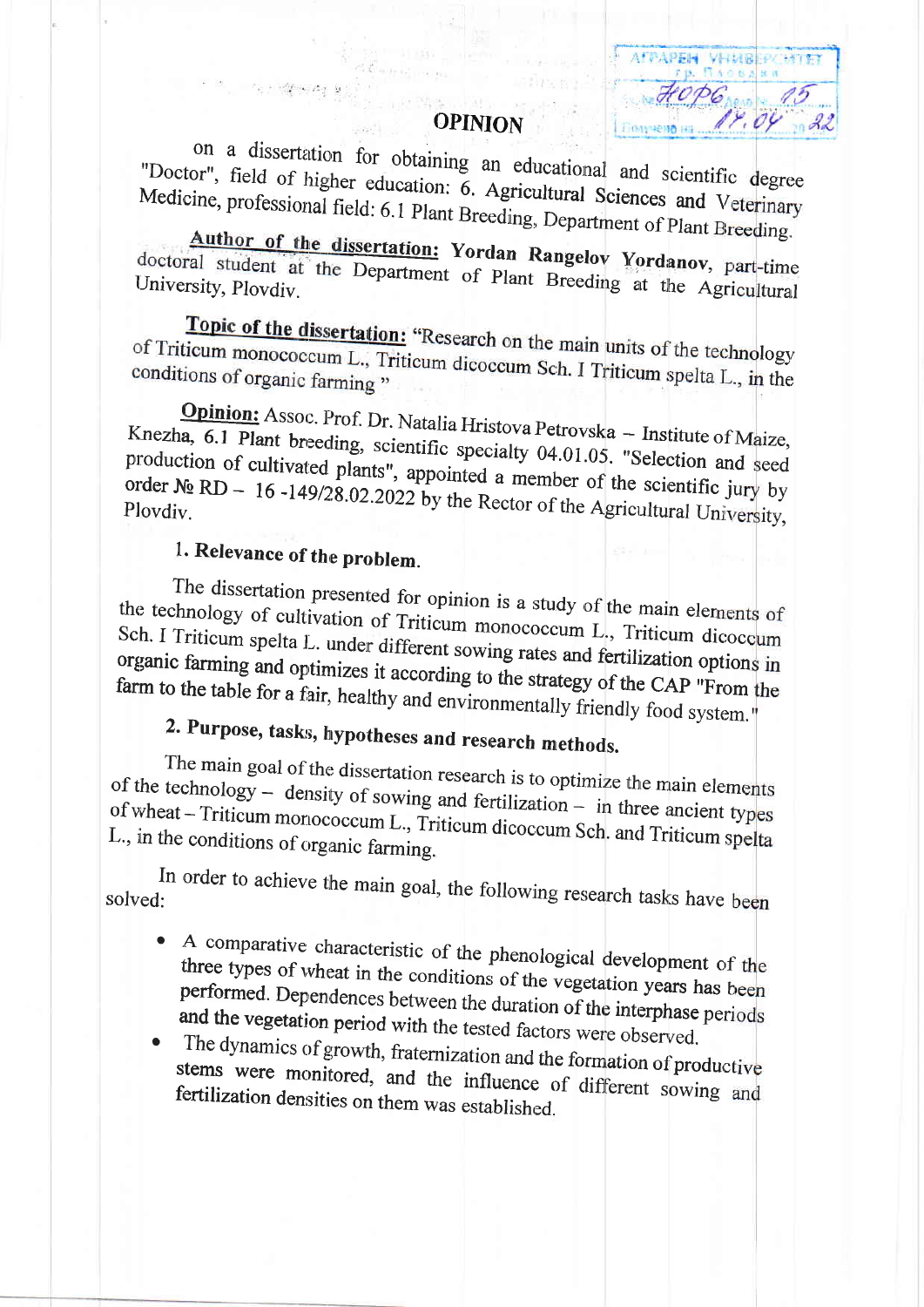- The photosynthetic activity of the three types of wheat was determined and its dependence of the tested factors was analyzed.
- The influence of sowing and fertilization density on the productivity of Triticum monococcum L., Triticum dicoccum Sch. and Triticum spelta L. was evaluated, as well as the correlations between yield and class components.
- The elements of productivity and their relative influence on the yield in relation to the tested factors  $-$  year, type, density of sowing and fertilization have been established.
- The physical qualities of the grain in the tested factors of the study, as well as the biochemical composition and the content of some macro-and microelements in the grain of the three types of wheat were studied.

The following methods were used to prove the thesis in the research process: Two-way analysis of variance (ANOVA) and correlation analysis. The specialized software product SPSS V. 9.0 for Microsoft Windows according to the method of Duncan, Anova was used for statistical processing of the experimental data.

# 3. Visualization and presentation of the obtained results.

The dissertation is presented in ten sections, located on 155 standard pages. The bibliography sources used are 204. The study is illustrated with 86 tables and 12 figures. The work is well structured and includes all the necessary elements. In terms of volume, structure and bibliography, the dissertation meets the requirements of the Law on Scientific Degrees and Titles.

## 4. Discussion on the results and the used literature.

The proposed dissertation shows that the author has achieved the expected results as well as contributions in scientific and applied aspects. The research was conducted in accordance with the set goal, subject and tasks. The scientific literature related to the topic of the dissertation is at the required high level and presents authors both in Bulgaria and abroad, which speaks of the very good awareness of the candidate.

### 5. Contributions of the dissertation.

The following scientific and applied contributions can be highlighted in the dissertation, which I confidently confirm:

For the first time in a complex multifactor study the influence of increased  $\bullet$ sowing rate and fertilization is established in local forms of the three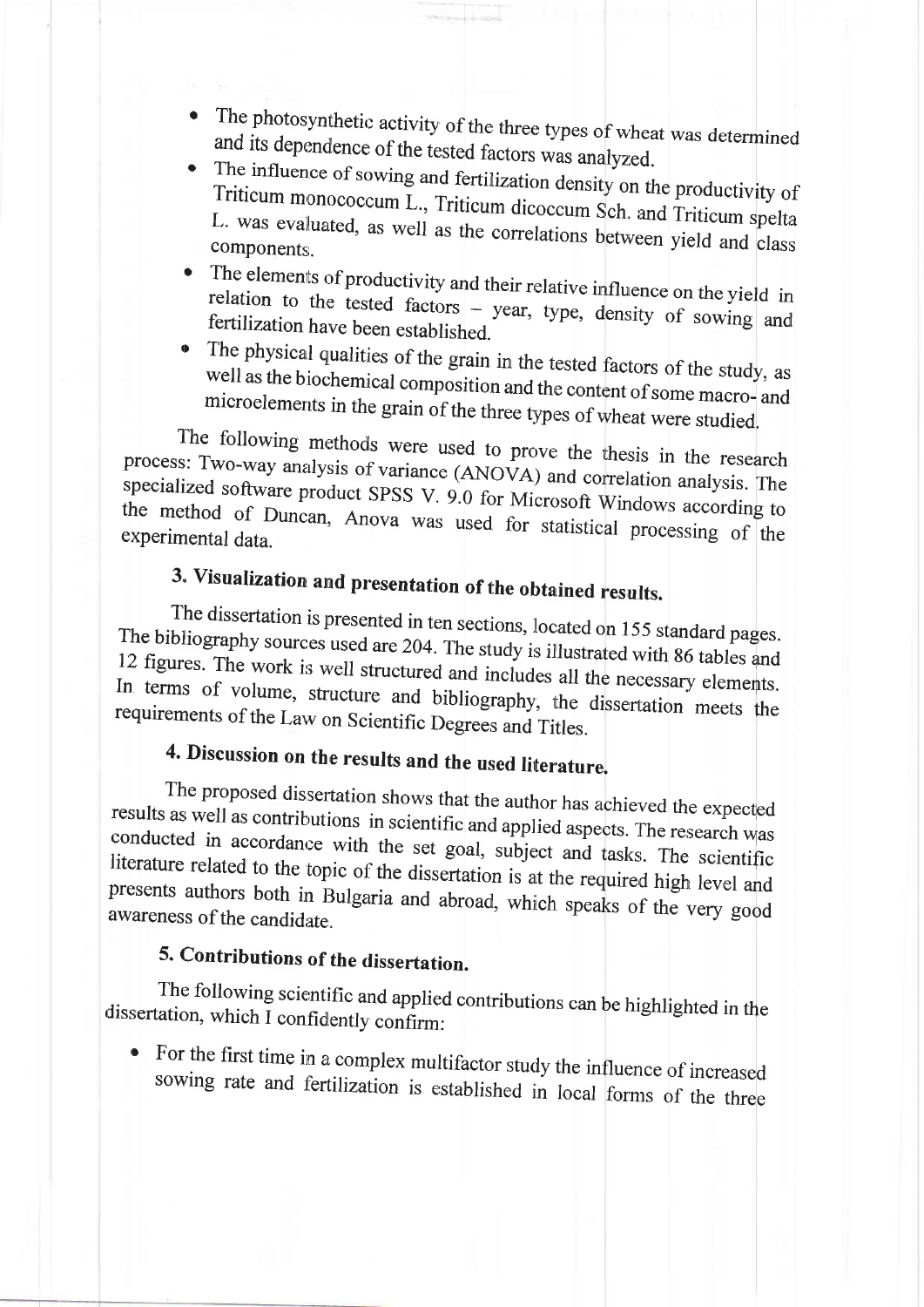ancient wheat species - Triticum dicoccum Sch., Triticum spelta L. and Triticum monococcum L.

- The influence of the growing sowing rate from 500 to 900 hp  $/m2$ , in combination with two fertilizer products - soil fertilizer Italpolina and foliar fertilizer Naturamin, on the growth, development and formation of productivity of local forms of two-grain einkorn, spelt and single-grain einkorn, in the conditions of the biological system of agriculture.
- Specific conclusions and recommendations have been made for the individual species related to sowing rate and fertilization, based on their comparative evaluation in the experiment, analysis of variance and the established correlation dependencies.
- A set of physiological parameters has shown that the applied soil and foliar fertilization improves the photosynthetic activity of spelt, single-grain and two-grain einkorn plants.
- A comparative assessment of the physical, biochemical qualities and mineral composition of the grain (naked and weedy) in the conditions of the tested factors and the biological system of agriculture is made.

#### 6. Critical remarks and questions.

In the dissertation I have not found omissions, inaccuracies or contradictions and I have no critical remarks. I recommend the PhD student to expand his future research for the regions of Northern Bulgaria (Danube Plain and Dobrudzha), as in recent years there has been increased interest in useful organic foods of natural origin. Throughout the country there are suitable conditions for the development of organic farming as well as suitable crops, some of which are Triticum dicoccum Sch., Triticum spelta L. and Triticum monococcum L. These recommendations in no way minimize the significance of the presented dissertation work.

### 7. Published articles and citations.

The presented abstract of the dissertation objectively reflects the structure and content of the dissertation work. It has been developed in accordance with the norms of the ZRASRB and the Regulations for its implementation. It fully meets the requirements for content and layout.

The publications presented by the doctoral student are author's as well as co-authored and are in the field of research.

Yordanov, Y. (2021) Growth and Development of Spelt Wheat (Triticum spelta L.) in Conditions of Varying Sowing Rate and Fertilization. In